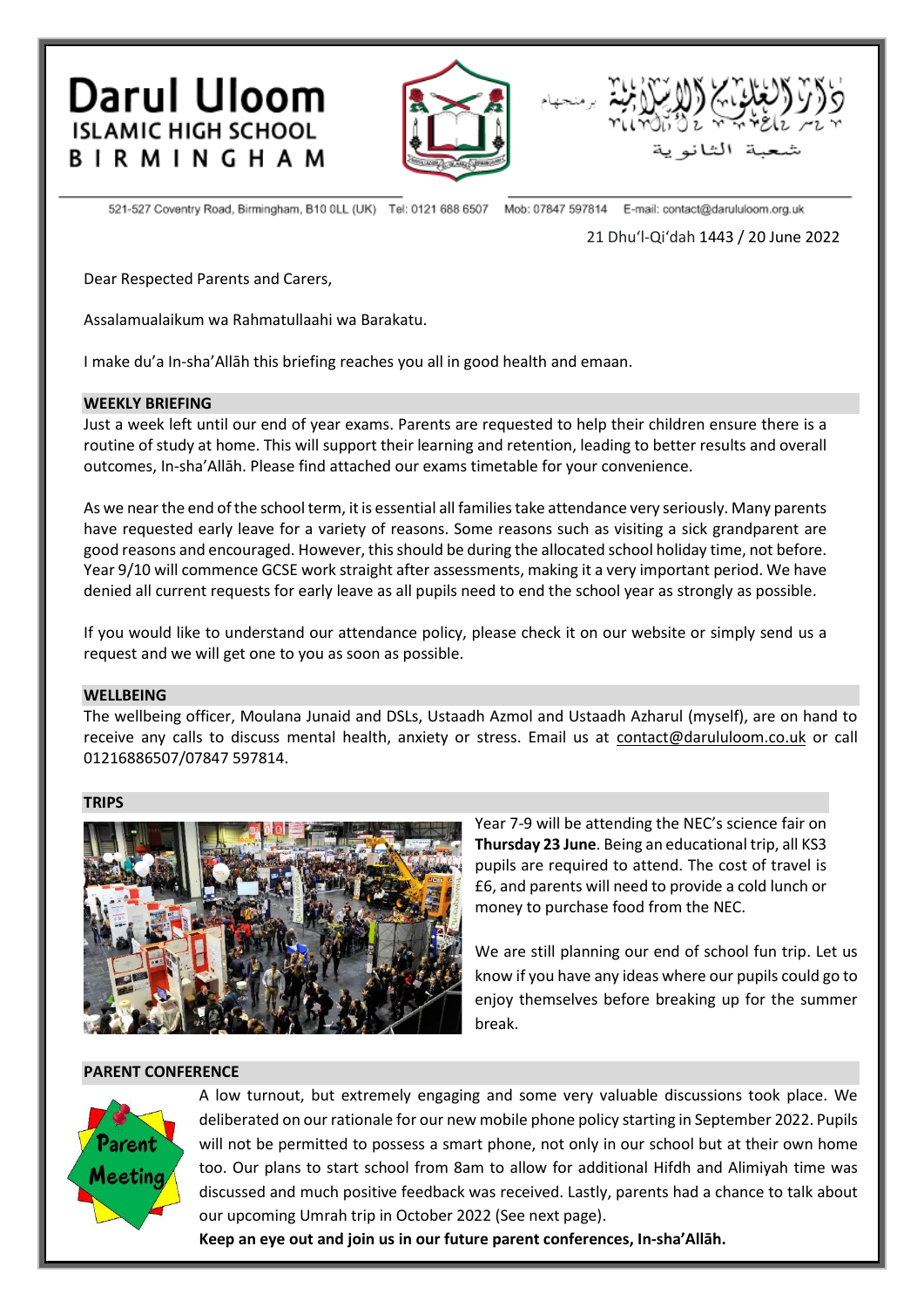# **UMRAH TRIP – OCTOBER 2022**



Join the Darul Uloom Islamic High School for an Umrah trip, coming this October 2022.

We are inviting you to accompany our Head of Madrasah, Moulana Shahid Ullah Al-Azhari in a blessed journey to perform Umrah.

The tour includes visiting the house of Allah and the rawdah of our beloved Prophet  $\ddot{\ddot{\varpi}}$  along with visiting local historical sites. A unique opportunity to travel with a scholar and get a real insight into the historical events that surround these amazing holy cities.

Please book as soon as possible as the places are limited and are on a first come first serve basis. The packages include:

> \*5\*Package\* Swiss al-Maqam or similar in clock tower (Makkah) Dar al-hijra intercontinental (Medina) Quad £1415 pp (4 sharing) Triple £1495 pp (3 sharing) Double £1585 pp (2 sharing)

\*Economy Package:\*

Nowrat al-Shams1 (Makkah) Tayyebah Tower (Medina) Quad £1235 pp (4 sharing) Triple £1315 pp (3 sharing) Double £1385 pp (2 sharing)

The packages include: Date: 21st October till 30th October 2022 Route: Heathrow-Cairo-Medina, Jedda-Cairo-Heathrow Umrah Training and guided Umrah All ground transport in Saudi Arabia Guided Local Ziyarah Breakfast (5\* only) Air ticket Visit visa included (UK Passport) Additional fees apply (non-European passport)

# **For booking and additional information, please call our head of madrasah, Shaykh Shahid Ullah Al-Azhari on 07898744234.**



# **KHUTBAH**

Last Friday our Year 11 pupil, Muhammed Anayat Hussain delivered the Jummah Khutbah, teaching pupils about the importance of staying away from sinful behaviour and the temptations of the opposite gender. He did an excellent job in getting the message across to all the pupils. May Allāh subhanawatalah bless him and increase him in knowledge and action, Ameen.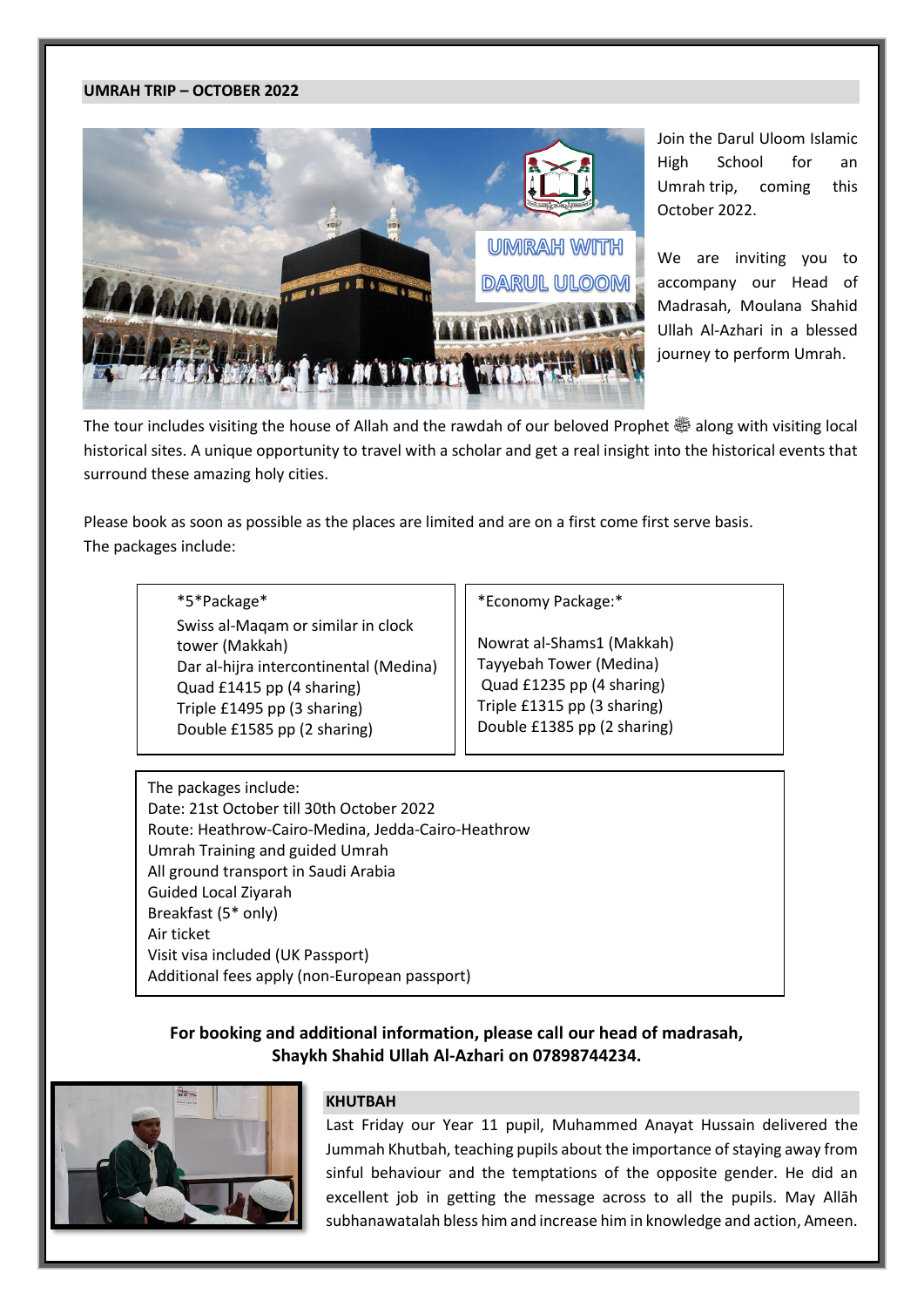# **MATHS COMPETITION**

Darul Uloom's maths prodigy is now Yusuf Ullah from Year 10, Masha'Allāh. He was the winner of our first Maths competition giving us all some amazing genius moments to remember. Many felt he was the favourite to win but his competitors were determined and focused, taking him right to the wire.





As the winner, he was given a certificate of recognition and took the first prize, a fun medium sized drone and some tasty chocolates.

Congratulations to all the finalists too who demonstrated they are our future Maths talent preparing to take on the world!

Overall, pupil engagement was amazing along with an intense competitive spirit between Year groups. Alhamdulilah, we feel this competition was successful in promoting the love of numeracy as many pupils built a new fondness towards Maths and they better understood how mathematical problem solving is part of life.

May Allāh subhanawatalah bless our pupils and increase them in knowledge and action, Ameen.

#### **YEAR 8 FOOTBALL REMATCH**



Last week, our Year 8 football team were able to avenge their first loss by outrunning, outperforming, and eventually beating Hamd House 5-4, Masha'Allah.

Our team undeservingly were losing throughout the majority of the match, but they did not give up showing passion and determination, eventually getting a few goals in the last 6 minutes, getting a well-earned victory. The team remained humble in victory, were respectful to their opponents and all left safely, Alhamdulilah. May Allāh subhanawatalah increase them in strength, patience and perseverance, Ameen.